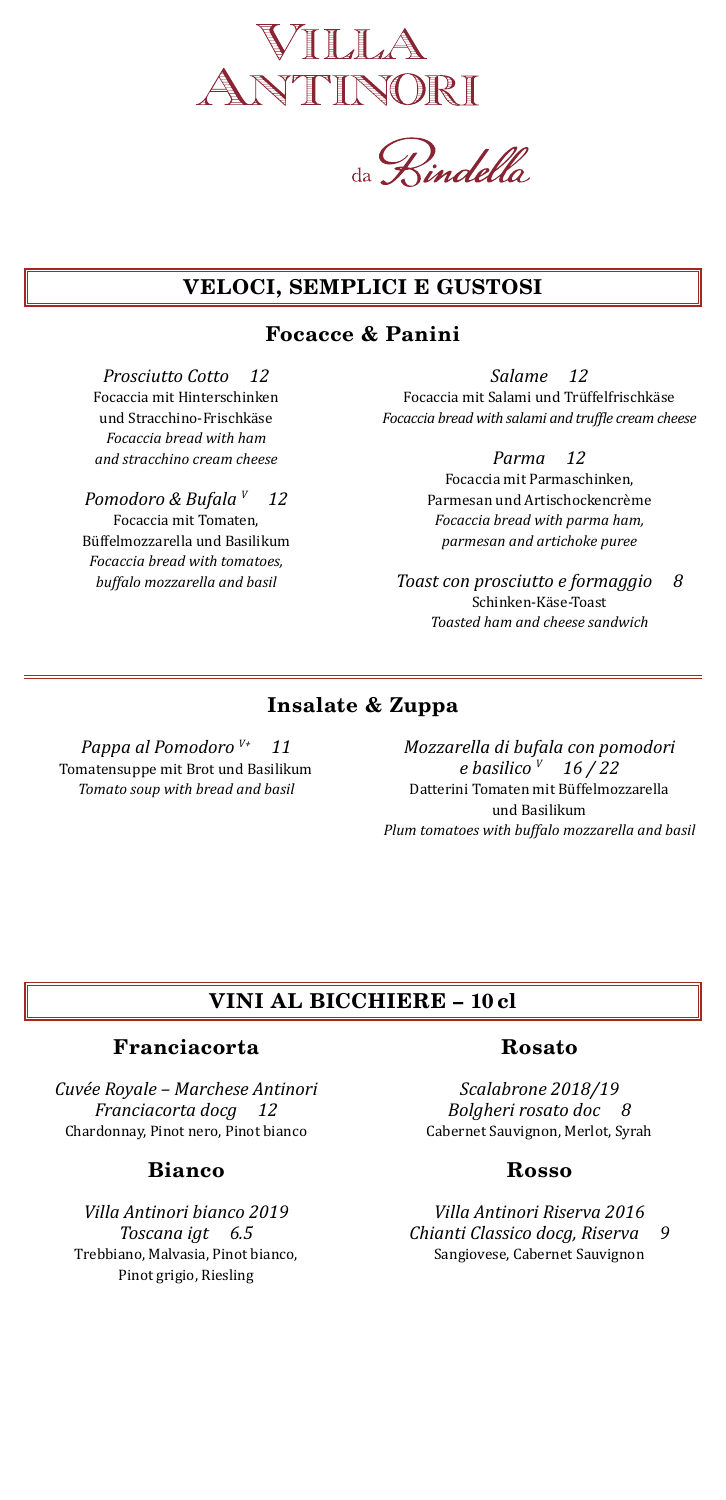# **TENUTE MARCHESI ANTINORI**

# **Franciacorta – 10 cl / 75 cl**

*Cuvée Royale – Marchese Antinori – Franciacorta docg 12 / 70* Chardonnay, Pinot nero, Pinot bianco

*Rosé – Marchese Antinori – Franciacorta docg 14 / 86* Pinot nero

# **Vini bianchi – 10 cl / 75 cl**

*Villa Antinori bianco 2019 – Toscana igt 6.5 / 45* Trebbiano, Malvasia, Pinot bianco, Pinot grigio, Riesling

*Villa Antinori Pinot bianco 2018/19 – Toscana igt 7.5 / 51* Pinot bianco

> *Vermentino 2019 – Bolgheri doc 8 / 54* Vermentino

### **Vino rosato – 10 cl / 75 cl**

*Scalabrone 2018/19 – Bolgheri rosato doc 8 / 54* Cabernet Sauvignon, Merlot, Syrah

# **Vini rossi – 10 cl / 75 cl**

*Villa Antinori rosso 2016/17 – Toscana igt 7.5 / 52* Sangiovese, Cabernet Sauvignon, Merlot, Syrah

*Villa Antinori Riserva 2016 – Chianti Classico docg, Riserva 9 / 61* Sangiovese, Cabernet Sauvignon

*Marchese Antinori 2016/17 – Tenuta Tignanello 12 / 81 Chianti Classico docg, Riserva* Sangiovese

> *Tignanello 2017 – Toscana igt 24 / 165* Sangiovese, Cabernet Sauvignon, Cabernet franc

# **Vino da dessert – 4 cl**

*Vinsanto Marchese Antinori 2014/15 – Vinsanto del Chianti classico doc 8* Trebbiano, Malvasia

# **TENUTA VALLOCAIA**

**Vini rossi – 10 cl / 75 cl**

*Bindella 2016 – Vino Nobile di Montepulciano docg 9 / 61* Sangiovese, Colorino, Canaiolo nero, Mammolo

*I Quadri 2015/16 – Vino Nobile di Montepulciano docg 11.5 / 79* Sangiovese

> *Ardore 2015 – Toscana igt 11 / 76* Syrah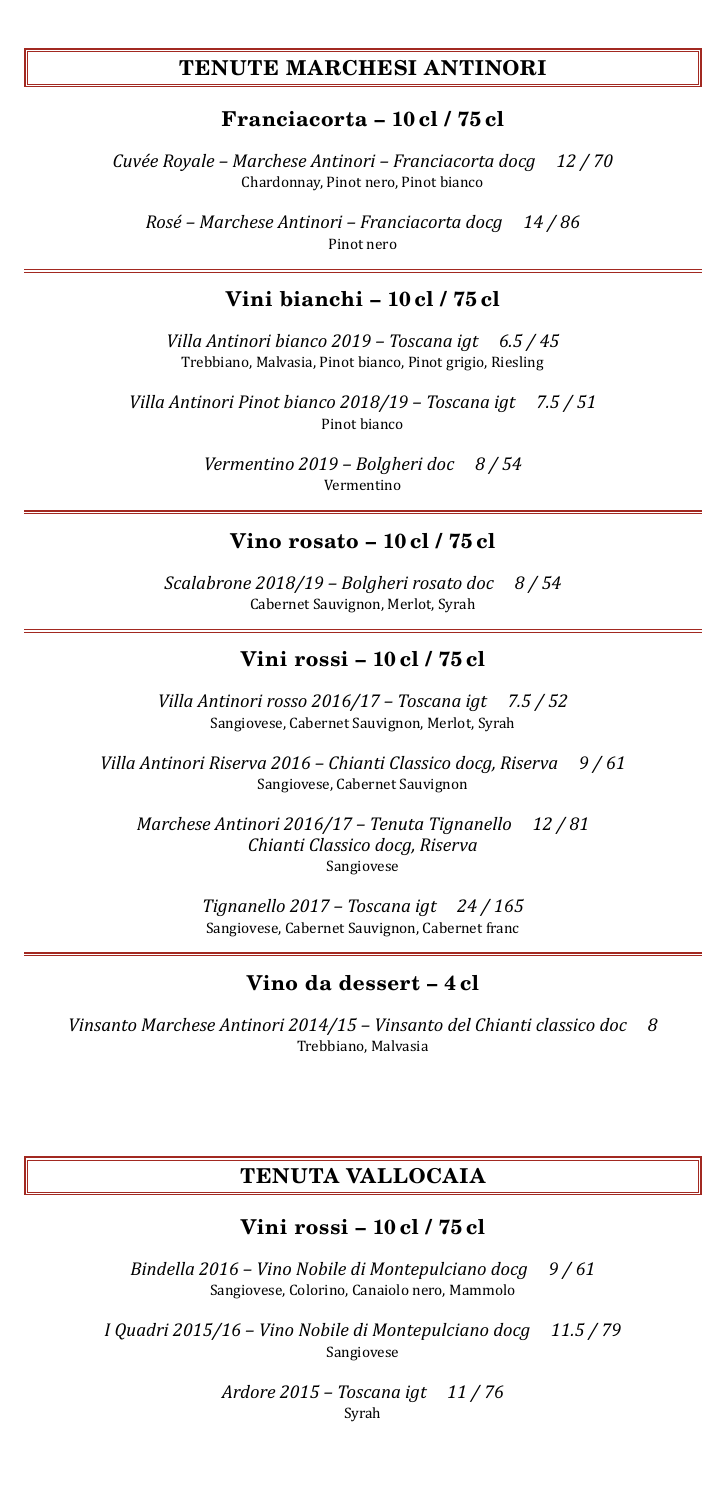#### **MENU**

### **Pasta**

*Tagliatelle al tartufo V 28* Tagliatelle mit schwarzem Trüffel *Tagliatelle with black truffle*

*Penne all'arrabbiata V+ 19* Penne mit Tomatensauce und Peperoncini *Penne with tomato sauce and peperoncini*

*Spaghettini all'aglio, olio e peperoncino V+ 19* Spaghettini mit Knoblauch, Olivenöl und Peperoncini *Spaghettini with garlic, olive oil and peperoncini*

### **Secondi**

*Tagliata di manzo grigliata con rucola e patate 48* Gegrilltes, geschnittenes Rindsentrecôte mit Rucola, Parmesan und Bratkartoffeln *Grilled sirloin steak with rocket, parmesan and potatoes*

> *Risotto al limone con gamberoni 36* Zitronenrisotto mit Riesencrevetten *Lemon risotto with king prawns*

*Risotto al pomodoro con mozzarella di bufala V 24* Tomatenrisotto mit Büffelmozzarella und Basilikum *Tomato risotto with buffalo mozzarella and basil*

> *Parmigiana V+ 23* Gebratene Aubergine mit Tomatensauce *Fried eggplant with tomato sauce*

### **Dolci**

*Tiramisù V 12* Mascarponecrème, Löffelbiskuit, Kaffee *Mascarpone cream, biscuit, coffee*

*Panna Cotta 9* Panna Cotta mit Himbeersauce *Panna cotta with raspberry sauce*

*Torta della nonna V 7.5* Toskanische Mürbeteigtorte mit Zitronen-Vanillecrème und Pinienkernen *Tuscan lemon-vanilla cream tart with pine nuts*